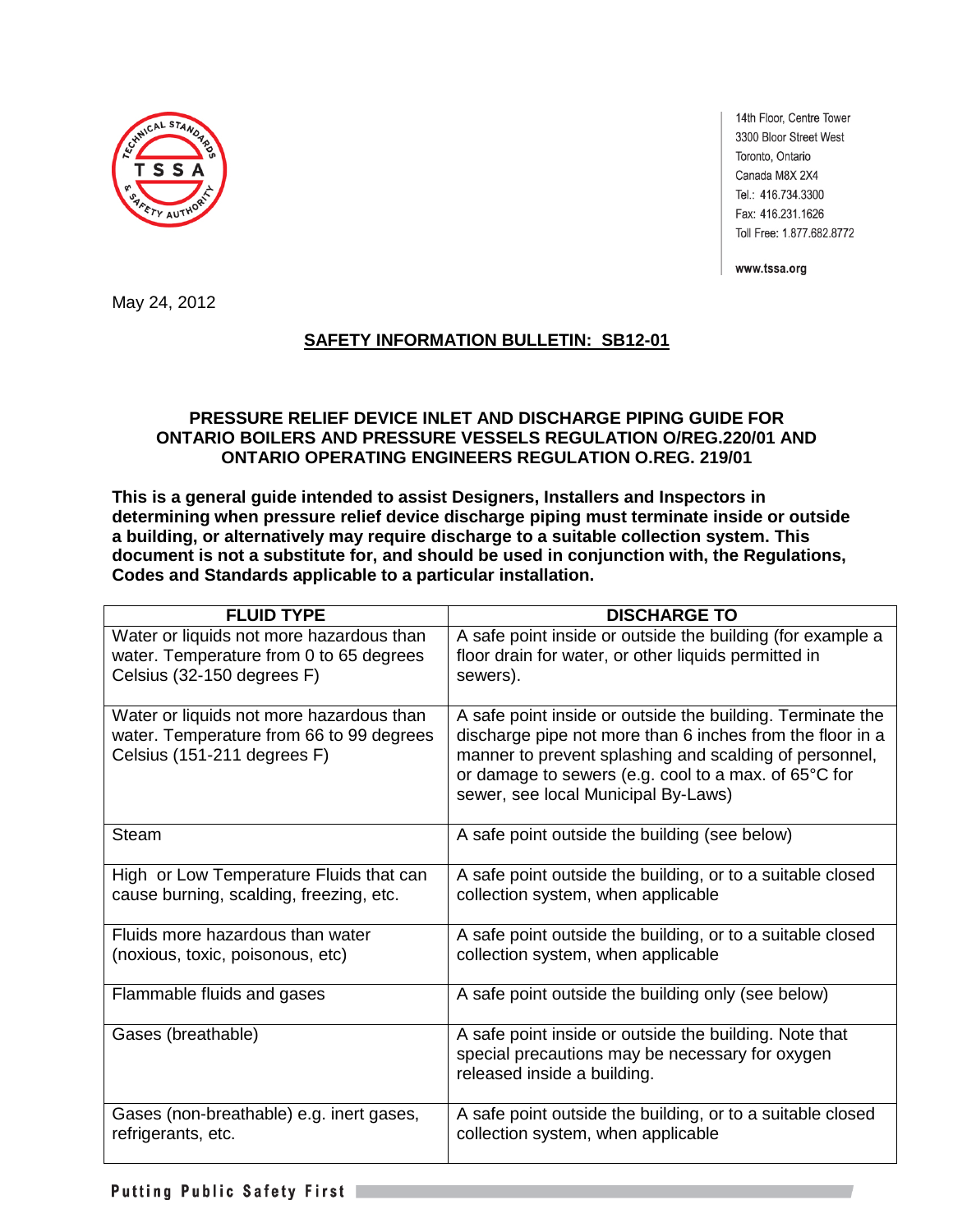

14th Floor, Centre Tower 3300 Bloor Street West Toronto, Ontario Canada M8X 2X4 Tel.: 416.734.3300 Fax: 416.231.1626 Toll Free: 1.877.682.8772

www.tssa.org

## **Pressure Relief Device Inlet Connections**

Pressure Relief Devices shall be installed in accordance with the manufacturer's instructions and,

- 1) Inlet connections of Pressure Relief Devices shall be:
	- a) directly connected to the pressure source with no intervening valves;
	- b) as short and straight as possible (e.g. avoid elbows, etc.);
	- c) configured so as to not restrict the pressure relief device inlet;
	- d) at least the full cross sectional area of the pressure relief device inlet;
	- e) installed so as to avoid undue stresses on the pressure relief device.

# **Pressure Relief Device Discharge (Outlet) Piping**

- 2) Pressure Relief Device discharge piping shall be:
	- a) as short and straight as possible;
	- b) configured so as to not cause back pressure on the pressure relief device;
	- c) at least the full cross sectional area of the pressure relief device outlet, or larger (particularly for long pipe runs to avoid back pressure)
	- d) installed so as to avoid undue stresses on the pressure relief device.
- 3) No valves are permitted between the pressure relief device outlet and the point of discharge.
- 4) All Pressure Relief Device discharge piping shall be directed to a safe point of discharge, away from people, structures or items including running boards, platforms, ladders or other areas used by personnel and away from any windows, doors, air intakes for ventilation, air compression, etc. where the discharged fluid could re-enter the building or other equipment.
- 5) Ensure there is ample provision for gravity drain of the discharge line at all points, including the valve seat area on pressure relief valves, to prevent the accumulation of liquid, including condensation, and deposits.
- 6) Ensure that discharge lines vented outside a building are protected from freezing and ingress of water or foreign material.
- 7) The effects of a fire on the pressure relief discharge piping and discharged fluid should be considered.